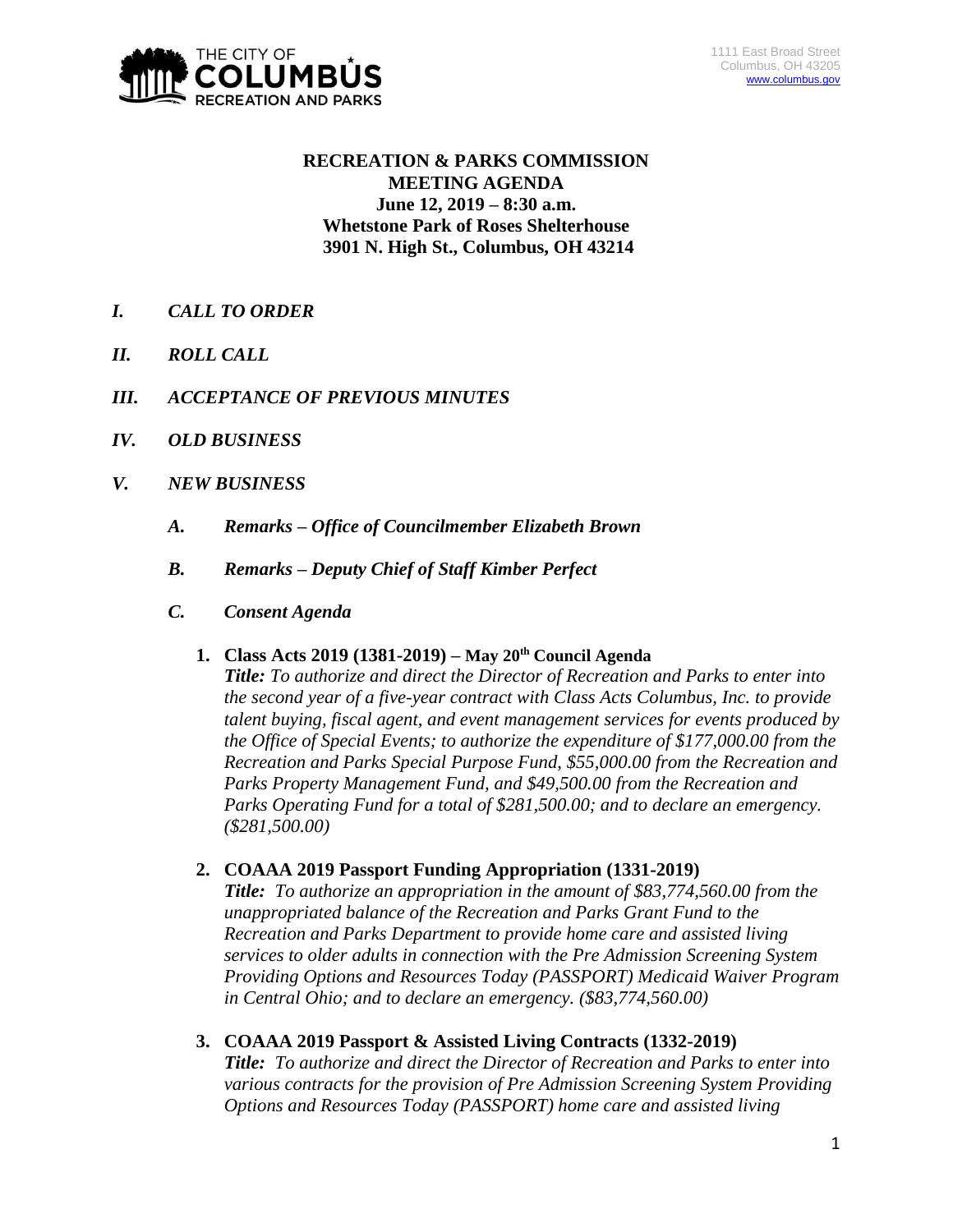

*services for older adults in Central Ohio; to authorize the expenditure of \$63,200,000.00 from the Recreation and Parks Grant Fund; and to declare an emergency. (\$63,200,000.00)*

## **4. COAAA Alzheimer's Respite Grant Appropriation (1448-2019)**

*Title: To authorize an appropriation in the amount of \$305,000.00 from the unappropriated balance of the Recreation and Parks Grant Fund to the Recreation and Parks Department to cover costs for the Central Ohio Area Agency on Aging in connection with the Alzheimer's Respite program; and to declare an emergency. (\$305,000.00)*

## **5. COAAA Alzheimer's Respite Contracts 2019 (1449-2019)**

*Title: To authorize and direct the Director of Recreation and Parks to enter into eleven (11) contracts for the provision of services to older adults in Central Ohio in connection with the Alzheimer's Respite Program administered by the Central Ohio Area Agency on Aging; to authorize the expenditure of \$300,000.00 from the Recreation and Parks Grant Fund; and to declare an emergency. (\$300,000.00)*

## **6. 2019 COAAA Building & Maintenance Services (1493-2019)**

*Title: To authorize and direct the Director of the Recreation and Parks Department to make payments to HER, LLC for the fourth year of a four year building maintenance service contract for the Central Ohio Area Agency on Aging; to authorize the expenditure of up to \$370,000.00 from the Recreation and Parks Grant Fund; and to declare an emergency. (\$370,000.00)*

## **7. Concrete Improvements 2019 (1576-2019)**

*Title: To authorize and direct the Director of the Recreation and Parks Department enter into contract with TFR Construction for the Concrete Improvements 2019; to authorize the expenditure of \$75,000.00; and to declare an emergency. (\$75,000.00)*

Bids were advertised to our prequalified vendors, in accordance with City Code Section 329, on May 7, 2019 and received by the Recreation and Parks Department on May 21, 2019. Proposals were received from the following companies:

| <b>Company</b>                                  | <b>Status</b> | Amount      |
|-------------------------------------------------|---------------|-------------|
| <b>TFR Construction</b>                         | (MBE)         | \$75,000.00 |
| ProCon Professional Construction Services, Inc. | (MAJ)         | \$75,000.00 |

*\* Apparent low bidder was determined by unit pricing applied to estimated quantities.*

After reviewing the proposal that were submitted, it was determined that TFR Construction was the most qualified firm to provide the services required for this project.

TFR Construction and all proposed subconsultants have met code requirements with respect to prequalification, pursuant to relevant sections of Columbus City Code Chapter 329.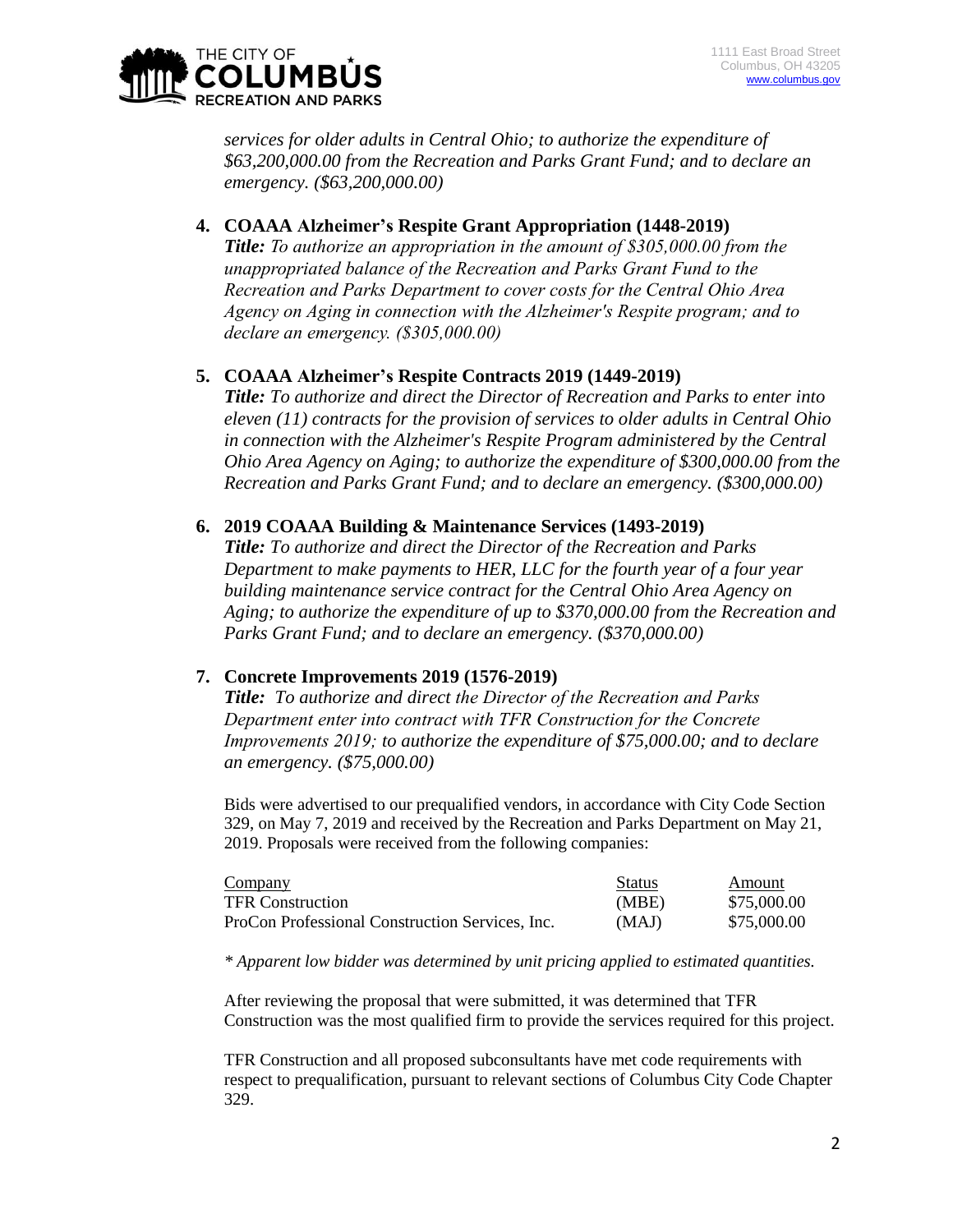

## **8. Roof Renovations 2019 (1578-2019)**

*Title: To authorize and direct the Director of the Recreation and Parks Department to enter into contract with General Maintenance and Engineering Company for the Roof Renovations 2019 project; to authorize the expenditure of \$800,000.00; and to declare an emergency. (\$800,000.00)*

Bids were advertised to our prequalified vendors, in accordance with City Code Section 329, on April 5, 2019 and received by the Recreation and Parks Department on April 23, 2019. Proposals were received from the following companies:

| Company                                     | <b>Status</b> | Amount       |
|---------------------------------------------|---------------|--------------|
| General Maintenance and Engineering Company | (MAJ)         | \$693,293.00 |

After reviewing the proposals that were submitted, it was determine that General Maintenance and Engineering Company was the lowest and most responsive bidder.

General Maintenance and Engineering Company and all proposed subconsultants have met code requirements with respect to prequalification, pursuant to relevant sections of Columbus City Code Chapter 329.

### **9. Sports Court Improvements 2019 (1580-2019)**

*Title: To authorize and direct the Director of the Recreation and Parks Department to enter into contract with M&D Blacktop for the Sports Court Improvements 2019; to authorize the expenditure of \$600,000.00; and to declare an emergency. (\$600,000.00)*

Bids were advertised to our prequalified vendors, in accordance with City Code Section 329, on April 5, 2019 and received by the Recreation and Parks Department on April 23, 2019. Proposals were received from the following companies:

| Company          | Status Amount                                                     |
|------------------|-------------------------------------------------------------------|
| M&D Blacktop     | $(MAJ)$ \$406,000.00                                              |
| Heiberger Paving | (MAJ) \$384,535.00 (Non-Responsive/Not Construction Prequalified) |

After reviewing the proposal that were submitted, it was determined that M&D Blacktop was the most qualified firm to provide the services required for this project.

M&D Blacktop and all proposed subconsultants have met code requirements with respect to prequalification, pursuant to relevant sections of Columbus City Code Chapter 329.

### **10. Asphalt Improvements 2019 (1581-2019)**

*Title: To authorize and direct the Director of the Recreation and Parks Department to enter into contract with M&D Blacktop for the Asphalt Improvements 2019 project; to authorize the expenditure of \$410,000.00; and to declare an emergency. (\$410,000.00)*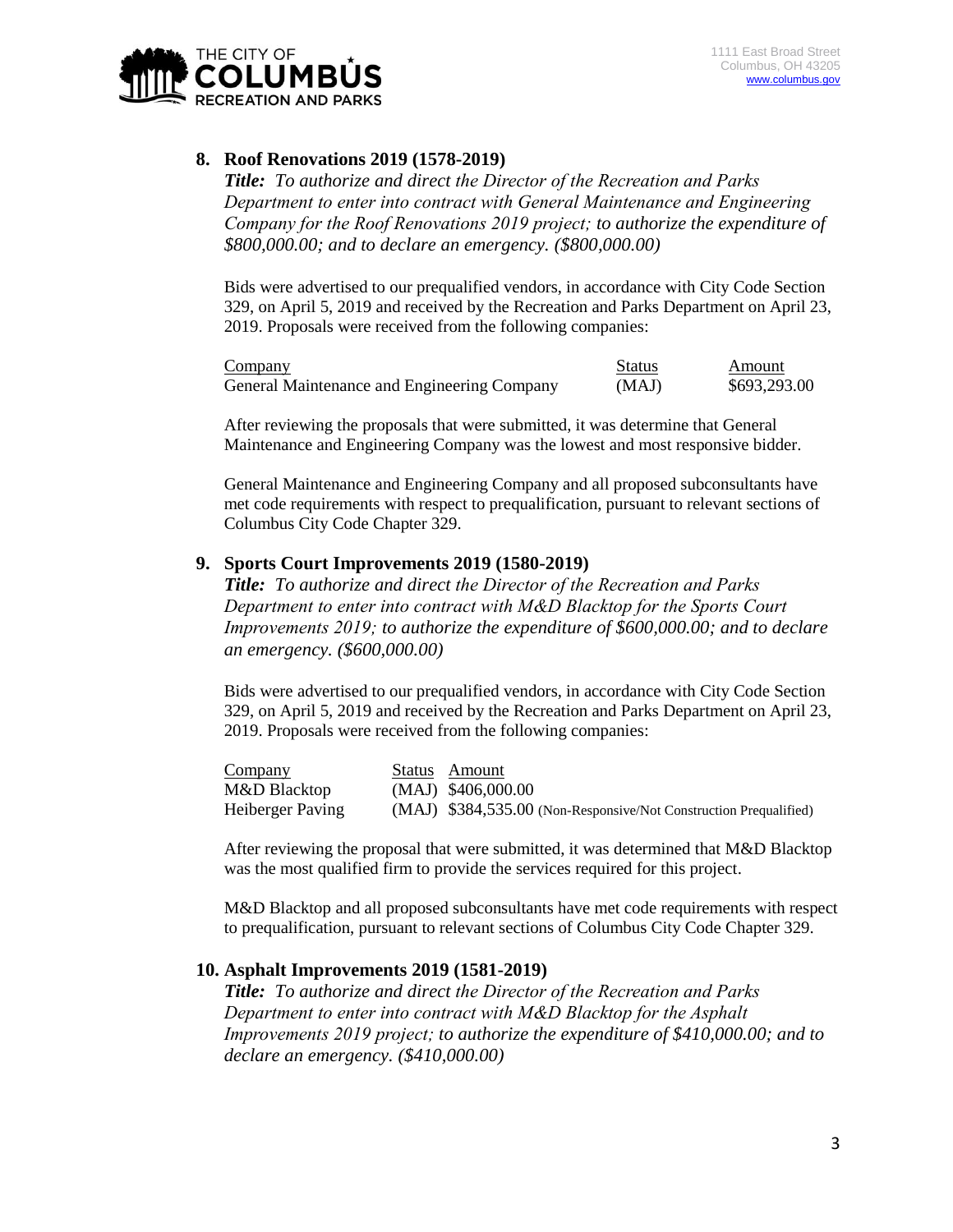

Bids were advertised to our prequalified vendors, in accordance with City Code Section 329, on May 7, 2019 and received by the Recreation and Parks Department on May 21, 2019. Proposals were received from the following companies:

| Company      | <b>Status</b> | Amount       |
|--------------|---------------|--------------|
| M&D Blacktop | (MAJ)         | \$406,000.00 |

After reviewing the proposal that were submitted, it was determined that M&D Blacktop was the most qualified firm to provide the services required for this project.

M&D Blacktop and all proposed subconsultants have met code requirements with respect to prequalification, pursuant to relevant sections of Columbus City Code Chapter 329.

### **11. Ventrac and ARGO ATV Equipment Auditors Certificate (1394-2019)**

*Title: To authorize and direct the Director of Recreation and Parks to establish an Auditor's Certificate and authorize expenditures for the purchase of Parks Maintenance equipment for the Recreation and Parks Department; to authorize the expenditure of \$72,271.84; and to declare an emergency. (\$72,271.84)*

### **12. Immaculate Conception Festival 2019 (1630-2019)**

*Title: To authorize and direct the Director of Recreation and Parks to grant consent to the Immaculate Conception Church to apply for permission to sell alcoholic beverages at the Immaculate Conception Festival; and to declare an emergency.*

### *D. Administration Agenda*

## **13. CoGo Bike Share Contract Modification 2019 (1572-2019)**

*Title: To authorize and direct the Director of the Recreation and Parks Department to modify the existing contract with Motivate International, Inc. for a five year term from July 1, 2019 to July 1, 2024 to operate and expand the CoGo Bike Share Program; and to declare an emergency.*

### **14. Olentangy Trail - Worthington Hills Extension 2019 (1573-2019)**

*Title: To authorize and direct the Director of the Recreation and Parks Department to enter into contract with Columbus Asphalt Paving Inc. for the construction of the Olentangy Trail-Worthington Hills Extension to extend the Olentangy Trail from Worthington Hills Park to Clubview Boulevard; to authorize the expenditure of \$295,334.35; and to declare an emergency. (\$295,334.35)*

Bids were advertised through Vendor Services, in accordance with City Code Section 329, on April 19, 2019 and received by the Recreation and Parks Department on May 14, 2019. Bids were received from the following companies:

| Company                      | <b>Status</b> | Amount       |
|------------------------------|---------------|--------------|
| Columbus Asphalt Paving Inc. | (MAJ)         | \$260,334.35 |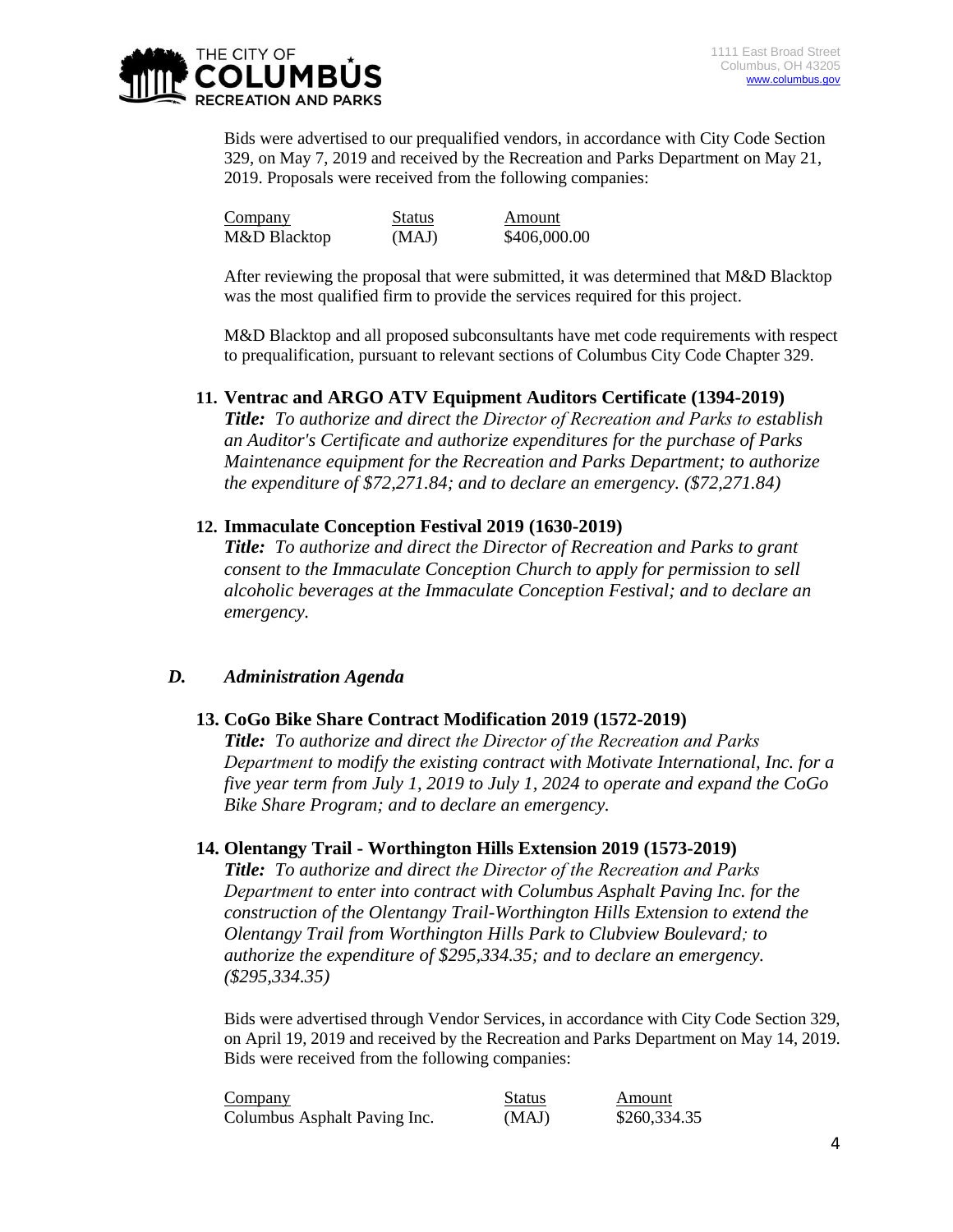| <b>Decker Construction Company</b> | (MAJ) | \$299,400.53 |
|------------------------------------|-------|--------------|
| <b>Sunesis Construction Co</b>     | (MAJ) | \$331,200.00 |
| Complete General Const. Co.        | (MAJ) | \$359,776.08 |

After reviewing the proposals that were submitted, it was determine that Columbus Asphalt Paving Inc. was the lowest and most responsive bidder.

Columbus Asphalt Paving Inc. and all proposed subcontractors have met code requirements with respect to prequalification, pursuant to relevant sections of Columbus City Code Chapter 329.

### **15. Scioto Trail - 5th Avenue to Griggs Park (1574-2019)**

*Title: To authorize and direct the Director of the Recreation and Parks to enter into a contract with Stantec Consulting Services Inc. to provide engineering and public involvement services for the Scioto Trail Extension from Fifth Avenue to Griggs Park; to authorize the expenditure of \$169,500.00; and to declare an emergency. (\$169,500.00)*

Proposals were advertised through Vendor Services, in accordance with City Code Section 329, on March 21, 2019 and received by the Recreation and Parks Department on April 12, 2019. Proposals were received from the following companies:

| Company                          | <b>Status</b> | Amount          |
|----------------------------------|---------------|-----------------|
| Korda Engineering                | (MAJ)         | N/A, Design Bid |
| Prime AE                         | (MBE)         | N/A, Design Bid |
| <b>Strand Associates</b>         | (MAJ)         | N/A, Design Bid |
| Design Local                     | (FBE)         | N/A, Design Bid |
| Carpenter/Marty Engineering      | (MAJ)         | N/A, Design Bid |
| <b>JMT</b> Solutions             | (MAJ)         | N/A, Design Bid |
| <b>OHM</b> Associates            | (MAJ)         | N/A, Design Bid |
| Stantec Consulting Services Inc. | (MAJ)         | N/A, Design Bid |

In accordance with City Code, a selection team evaluated the proposals and recommended Stantec Consulting Services Inc. be selected to perform the work. The firm was chosen based on their reference projects, experience, qualifications, availability, timeline, and project approach.

### **16. Beatty & Scioto Southland Playground Improvements (1575-2019)**

*Title: To authorize and direct the Director of the Recreation and Parks Department to enter into contract with Playworld Midstates, LLC to construct a playground at Beatty Park and at Scioto Southland (Indian Mound) Park; to authorize the expenditure of \$336,573.25; and to declare an emergency. (\$336,573.25)*

Bids were advertised through Vendor Services, in accordance with City Code Section 329, on April 26, 2019 and received by the Recreation and Parks Department on May 14, 2019. Bids were received from the following companies: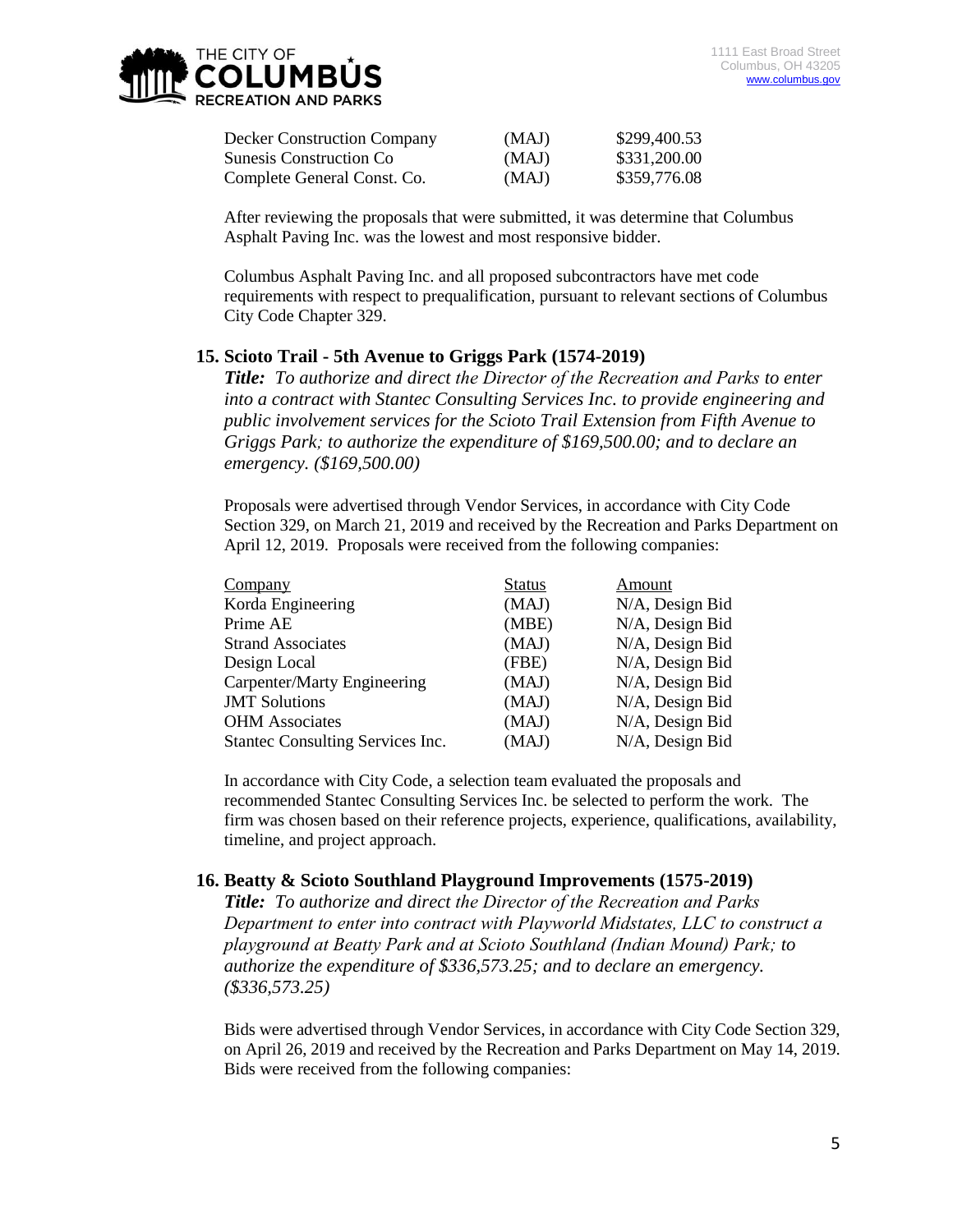

Company Status Amount Playworld Midstates (MAJ) \$321,573.25

After reviewing the proposals that were submitted, it was determine that Playworld Midstates was the lowest and most responsive bidder.

Playworld Midstates And all proposed subcontractors have met code requirements with respect to prequalification, pursuant to relevant sections of Columbus City Code Chapter 329.

### **17. Goodale Fountain 2019 (1577-2019)**

*Title: To authorize and direct the Director of the Recreation and Parks Department to enter into contract with The Righter Company for the Goodale*  Park Fountain Improvements project; to authorize the expenditure of *\$330,300.00; and to declare an emergency. (\$330,300.00)*

Bids were advertised through Vendor Services, in accordance with City Code Section 329, on May 13, 2019 and received by the Recreation and Parks Department on May 29, 2019. Bids were received from the following companies:

| Company                   | <b>Status</b> | Amount       |
|---------------------------|---------------|--------------|
| The Righter Company, Inc. | (MAJ)         | \$293,560.00 |

After reviewing the proposals that were submitted, it was determine that The Righter Company was the lowest and most responsive bidder.

The Righter Company and all proposed subcontractors have met code requirements with respect to prequalification, pursuant to relevant sections of Columbus City Code Chapter 329.

## *E. Parks Maintenance & Operations Agenda – No Legislation*

#### *F. Recreation & Program Services Agenda*

### **18. TANF Grant 2019 (1570-2019)**

*Title: To authorize and direct the Director of Recreation and Parks to accept a grant in the amount of \$65,917.20 and enter into an agreement with the Franklin County Department of Job and Family Services to provide camp fees for children from low-income families; to appropriate \$65,917.20 to the Recreation and Parks Grant Fund; and to declare an emergency. (\$65,917.20)*